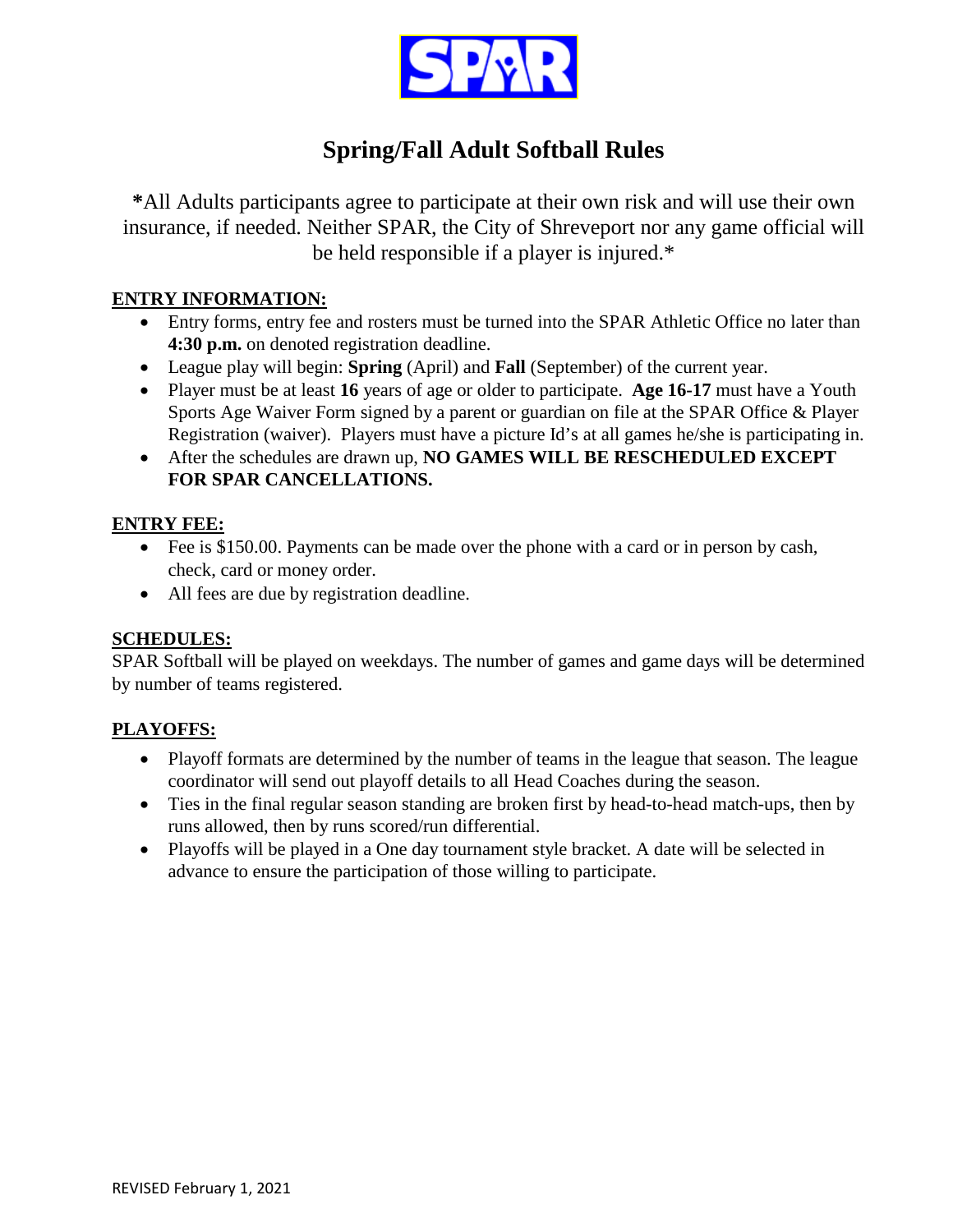

### **ROSTERS:**

- Please print or type rosters. Include full name, no nicknames. Each team may have a roster maximum of **20** players.
- The Official SPAR softball rosters will be held at the **Athletic Office**. All players must be listed on a certified SPAR team roster form provided by the Athletic office. **No team will play without a roster.**
- A player cannot be added to a roster at game time. Additions must be made at the SPAR Athletic Office or via email. (*See Example for email roster addition, last page)***. NO ADDITIONS WILL BE TAKEN BY TELEPHONE.** Deletions must be made at the **SPAR Athletic Office** with proper identification. Players **may not** be **added** to the roster after the designated deadline. Roster Exception: In the event of an emergency Military, Police and Fire Department.
- Players **may not change** teams after the first Wednesday of league play**. Prior to,** a change may be made either at the player's request or the coach's decision to dismiss the player. If a player voluntarily requests a change he/she must come to the SPAR Athletic Office with proper identification.
- A player can be on ONE SPAR Softball team roster.
- **I.D.'s and roster checks will be administered during the season**.
- If a player is guilty of playing for another SPAR team (open or coed) other than the team (s) he/she is registered with, he/she will be suspended from league play for the remainder of the season. The coach who used the ineligible player will also be suspended two (2) games and placed on probation for the first offense. Second offense the coach who uses the illegal player will be suspended for the season or indefinitely from any SPAR Athletic programs. A team guilty of playing a non-rostered player will have every game that he/she illegally participated in forfeited. **Discretion of SPAR STAFF**
- All players/coaches must sign a player registration form (waiver) before participating in the Spring/Fall Softball League.

### **WAIVERS:**

In order to participate in the league, each participant must sign a waiver. Due to COVID-19, we encourage all players to visit <http://myspar.org/253/Athletics> and fill out the Player Registration (waiver) online. **NO WAIVER…NO PLAY.**

### **FORFEITS:**

- Games start on time! Game Clock starts at designated game time.
- Games will be forfeited if a team is not ready to play at the scheduled game time. THERE IS A FIVE (5) MINUTE GRACE PERIOD, FIRST GAME ONLY. **At the Discretion of SPAR Staff**
- Players must be on the field ready to play. However, if a team is short it may pick up players (max of 3) who are rostered on another SPAR team in the same division or below from the stands to play the game. NO Forfeit will be issued and the outcome of the game will count. (Revised 2016) and the umpires will call the game.
- Teams may **start** a game with a **minimum** of 9 players, but the  $10<sup>th</sup>$  player will be an out. If the team loses a player (only 8 players remaining) for any reason, the game will be continue. When the player who has left the game is scheduled to bat, he/she shall be declared out. **At the Discretion of SPAR Staff**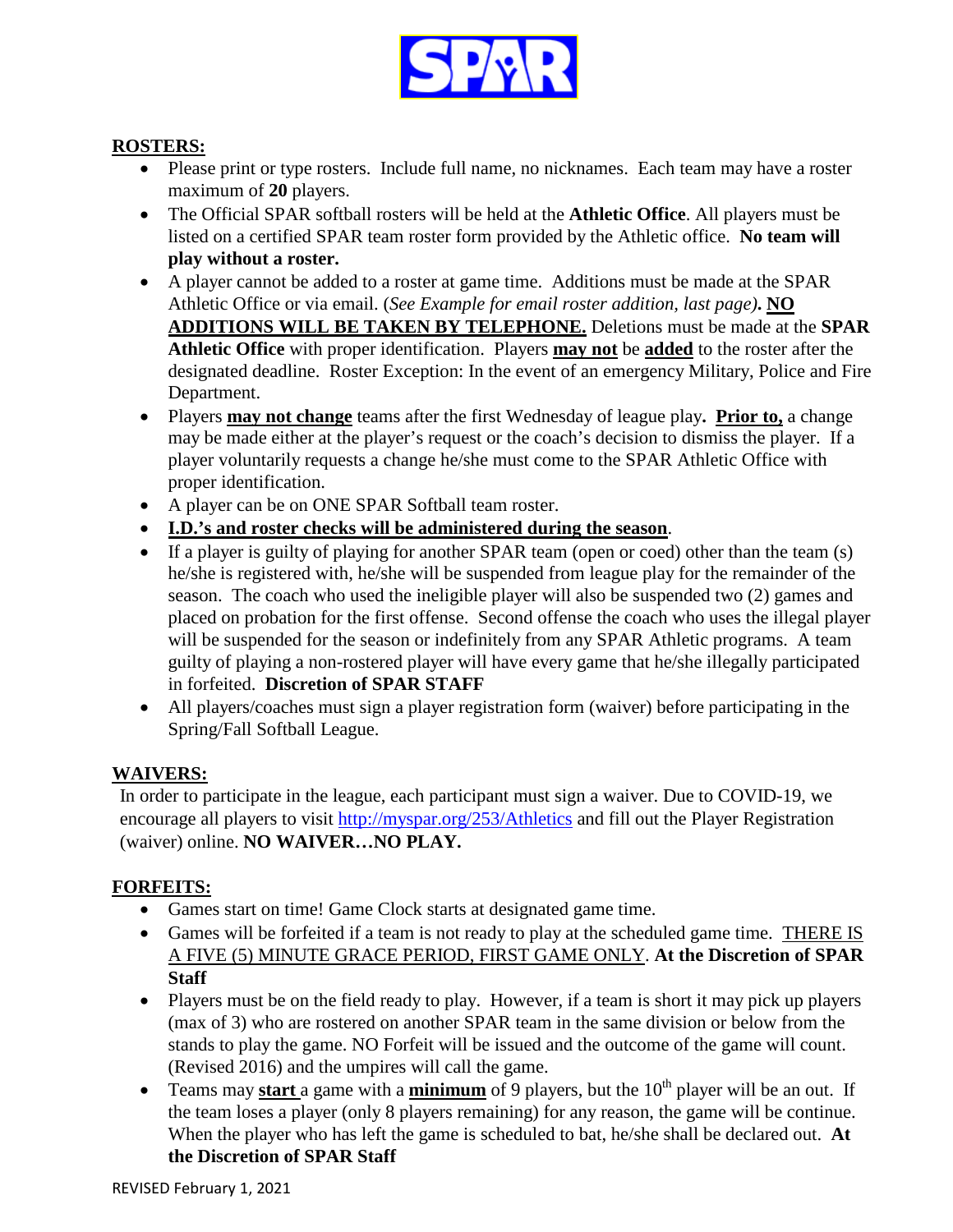

- Umpires will call forfeits. Forfeits are played for 45 minutes, to allow time for the staff and team to prepare for the next game.
- If your team forfeits a game during the season, the following rules apply:
- $\triangleright$  First Offense: Loss of game and warning issued.
- $\triangleright$  Second Offense: Loss of game and staff reserves the right to remove team from playoffs. Third Offense: Removal from the league.
- $\triangleright$  If you know in advance that your team is going to forfeit a game, we encourage you to call our office so as to help us schedule your opponent a game. This will still be considered a forfeit, but is a courtesy to your opponent.

### **DISCIPLINARY ACTIONS:**

- **Game umpires and athletic staff** will have complete control of all games and all actions within the parking lot, playing field and all facilities associated with play.
- Boisterous behavior and unsportsmanlike conduct such as:
- $\triangleright$  Unduly yelling and screaming at participants or official(s).
- $\triangleright$  Profane language or gestures.
- $\triangleright$  Public threat or physical violence and/or drunkenness.
- $\triangleright$  The use of alcoholic beverages at the game site or on the premises.
- **The dugout will be checked after each game. If signs of alcoholic use is found; that team will forfeit the next scheduled game and will be suspended until the coach meets with the SPAR Administrator.**
- A violation of any of these standards will constitute partial or permanent program suspension at the discretion of SPAR STAFF.
- **A player or coach** ejected during a game for any reason will be immediately suspended from play until he/she meets with the SPAR Administrator. Following the meeting the suspension may be extended depending on the circumstances surrounding the ejection. Any player or coach ejected for fighting during or after the game might be suspended for the remainder of the season.
- Two  $(2)$  accumulative suspensions during one  $(1)$  season will constitute suspension from play for one (1) year from the date of the second infraction. **Entry fee will not be refunded**.
- **Any player or coach ejected** from the game must leave the facility and grounds for the remainder of that game and the duration of his/her suspension. **They must contact SPAR Administration, phone number (318) 673-7748 or (318) 673-7749 to set up a meeting.**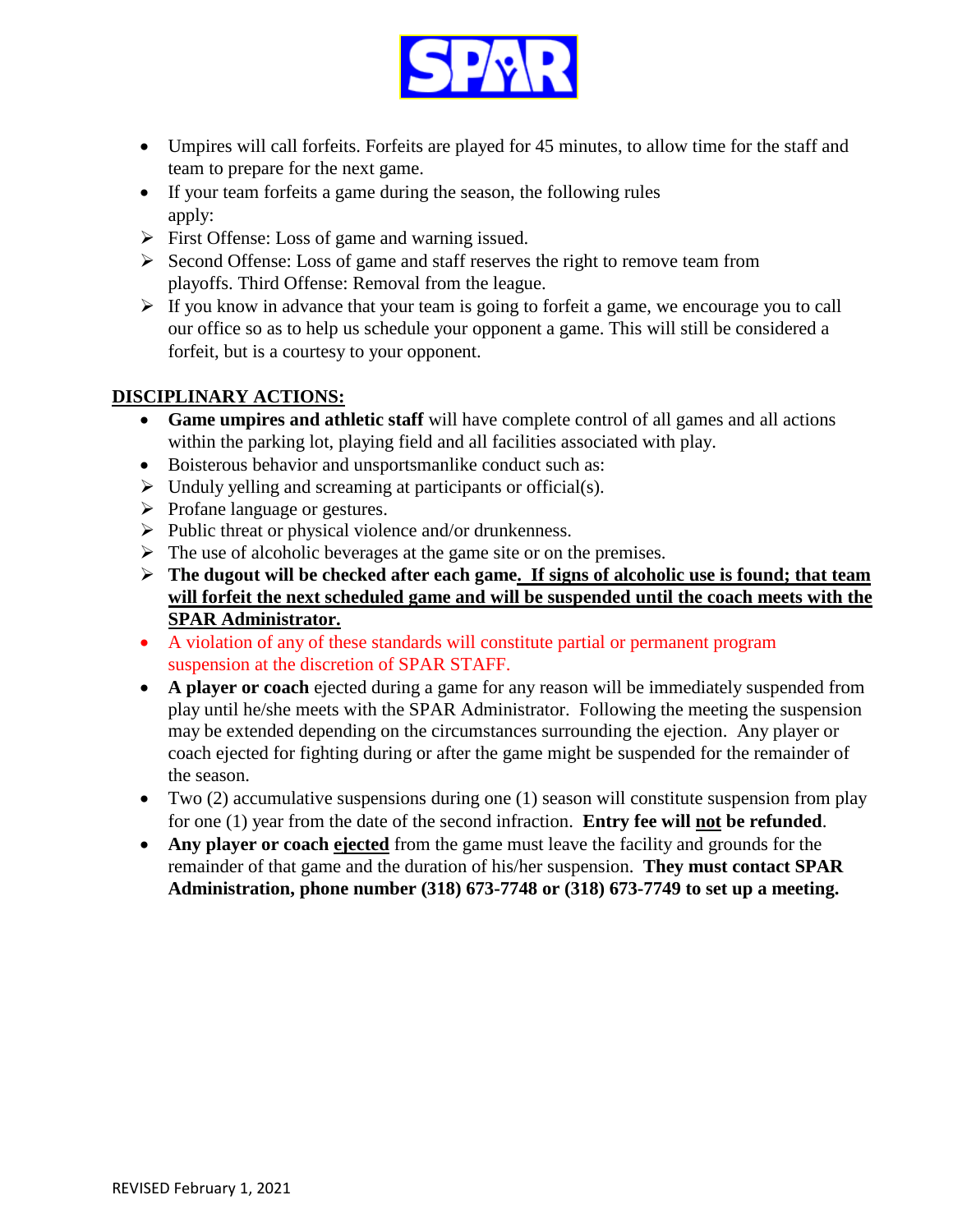

### **PROTEST PROCEDURES:**

- If a manager is protesting an ineligible player, he/she must notify the umpire-in-chief **before completion of the last inning**. If a **substitute** enters the game and he/she is suspected of being ineligible, the protest must be lodged **before** the **last out** of the **last inning.** The umpire-in-chief will then notify the scorekeeper who will annotate the time, inning, team protesting, number of outs, number/location of base runners, and the player being protested. **The game will resume after staff has been notified of protest and both teams are aware of being played under protest. Rosters and ID's will be checked.**
- The only grounds for lodging a protest are:
- Misinterpretation of a playing rule (SPAR or USSSA)
- $\triangleright$  Use of an ineligible player.
- The manager must submit a formal letter of protest along with a \$25 check payable to **City of Shreveport**, no later than **4:30 p.m.** the following business day. If the protest is upheld, the \$25.00 will refunded.
- At every scheduled **SPAR** league game, each participant will be required to have proper **picture** identification is his/her possession. He/she must produce this I.D. (driver's license) to any umpire or SPAR official if asked to do so. If this I.D. is not produced, the individual cannot participate.
- Failure to produce a picture I.D. 20 (twenty) minutes after the game he/she was protested in will result in a forfeit.
- Any player found ineligible during the course of the season will have every game in which he/she participated forfeited.

#### **APPEAL PROCEDURES:**

- Players, coaches and spectators may appeal any suspension or disciplinary action taken as a result of improper behavior. Additionally, the representative may appeal any decision based on an authorized protest.
- There are five levels in the appeal process which must be followed in sequence:
	- o First Level: Meet with SPAR Superintendent of Athletics
	- o Second Level: Meet with SPAR Athletics Division Manager / Lead Superintendent
	- o Third Level: Meet with SPAR Assistant Director.
	- o Fourth Level: Meet with SPAR Director.
	- o Final Appeal: Meet with SPAR Council.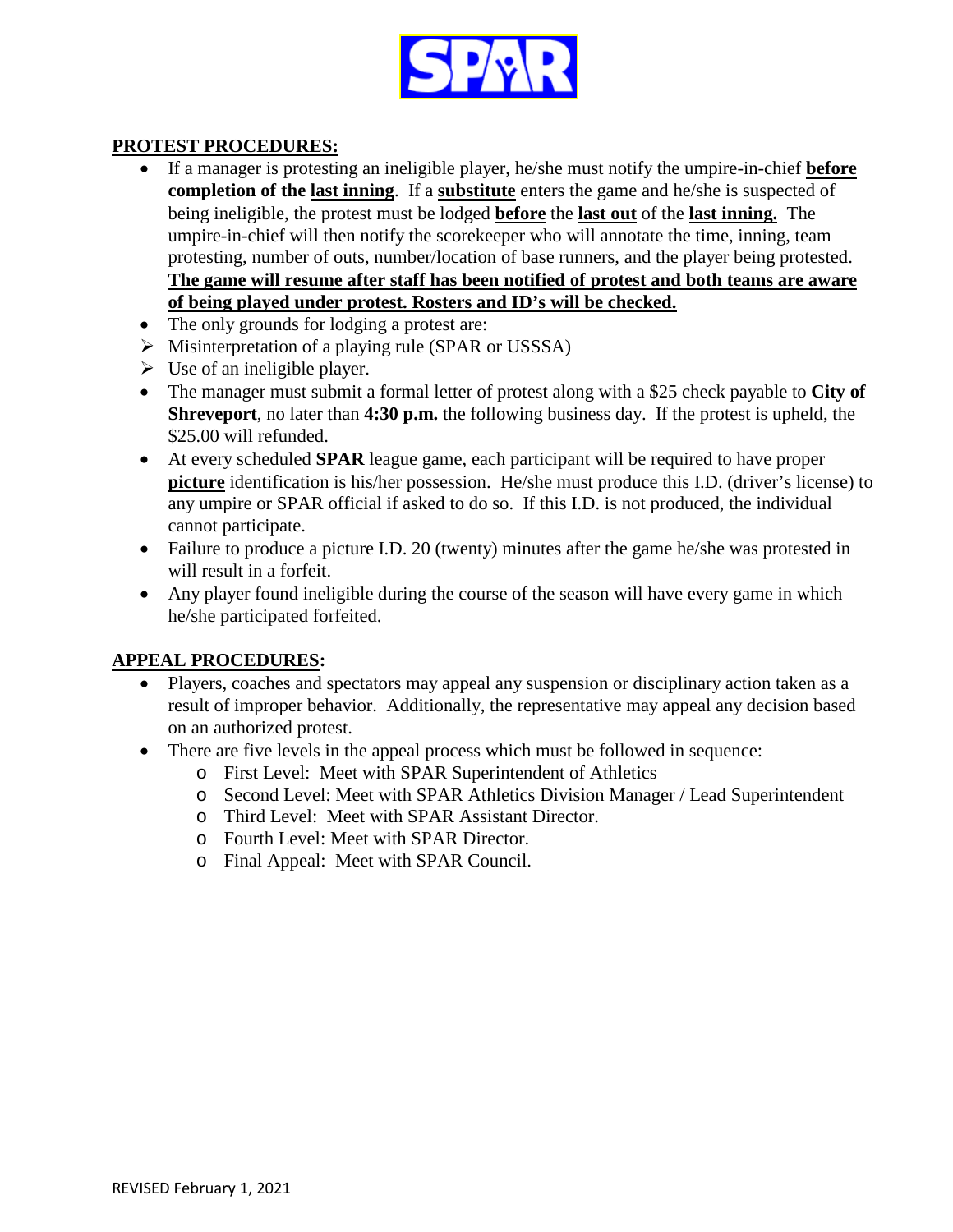

## **SPORTSMANSHIP:**

- $\checkmark$  The purpose of Adult SPAR Leagues is to have fun: MEET.GREET.COMPETE. We hope that all participants keep that in mind when becoming involved. Although the games may become intense, you still can be competitive while maintaining good sportsmanship. With this said, any behavior deemed unacceptable by staff may result in suspension and/or ejection from a game or the league.
- MANAGERS, COACHES, PLAYERS, SUBSTITUTES, TRAINERS or other team members or occupants of the bench, SHALL NOT, from any place including coaches' boxes:
	- $\triangleright$  Provoke, or try to provoke by word, or sign, or demonstration either opponents and/or spectators.
	- $\triangleright$  Use language that in any manner refers to or reflects upon opposing players, the umpires, players, or spectators.
	- $\triangleright$  NOTE: Use of profane or abusive language or taunting will not be tolerated.
	- $\triangleright$  \*\*Players violating the above can be ejected from the game without warning. \*\*
	- $\triangleright$  Argue balls and strikes calls.
	- $\triangleright$  Be outside of the vicinity of the coach's boxes or the designated dugout (bench) area if not a batter, base runner, on-deck batter, or one of the ten players on defense.
	- $\triangleright$  Commit any act that could be considered unsportsmanlike conduct.
	- $\triangleright$  Carelessly throw a bat.

To see our code of conduct policy: Visit [www.myspar.org](http://www.myspar.org/)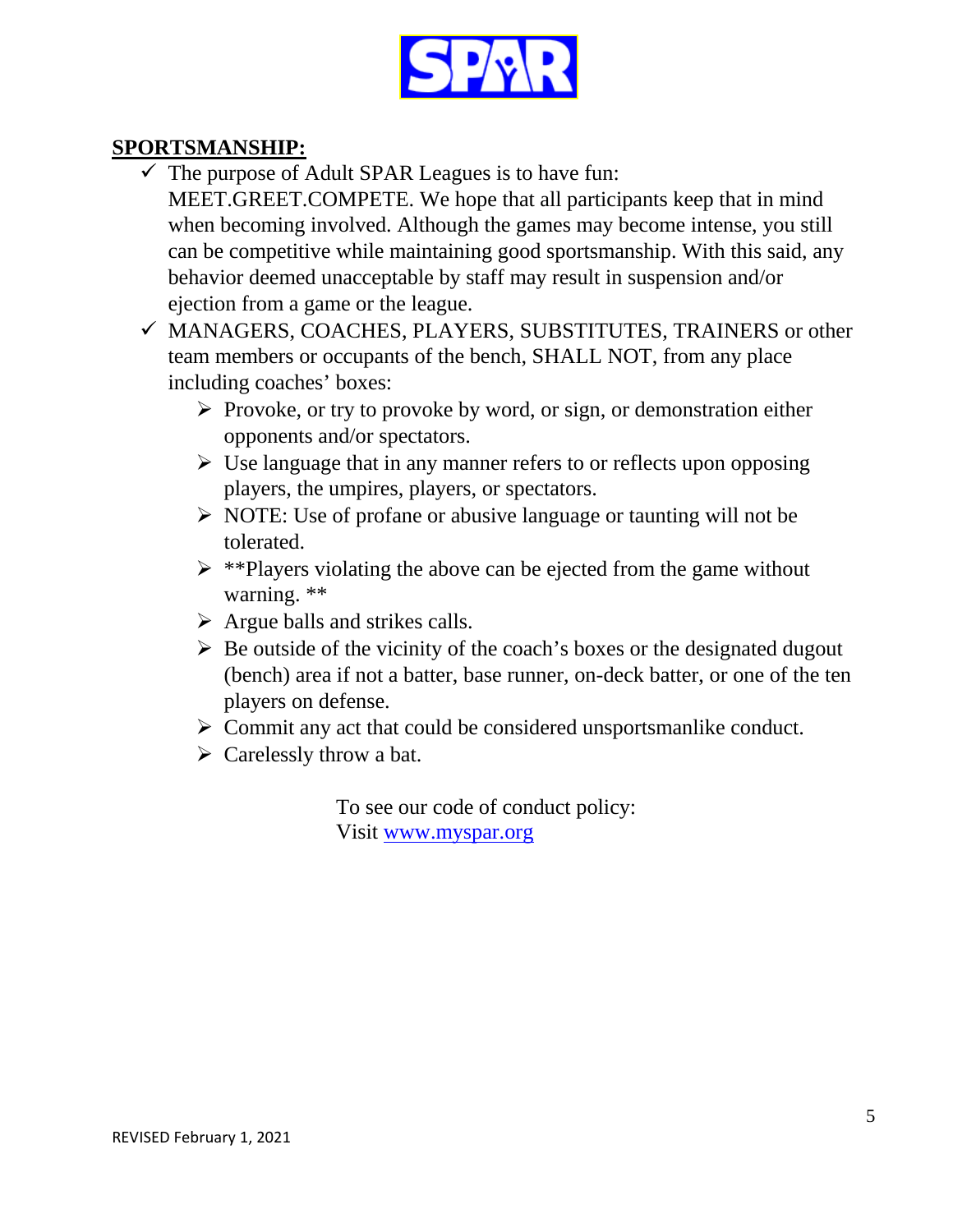

## **LEAGUE CANCELLATION/RAINOUT:**

- Leagues may be cancelled due to existing & upcoming weather conditions, dangerous or unplayable field conditions, facility constraints, etc. SPAR staff makes every effort to play all scheduled games, thus we will not cancel games until absolutely necessary. Therefore, if you are calling concerning a decision on a cancellation, remember we will not have an answer until close to the start of the league. If the league is canceled, SPAR staff will change the website and social media immediately.
- If we do cancel, follow next week's schedule (ex. If October 12 is cancelled teams should follow the October 19 schedule for their next game). The games that are cancelled will be made up at the end of the season if time allows. In extreme circumstances, SPAR reserves the right to run a shortened season without a refund of schedule matches on days other than our regularly scheduled league day/night.
- Rainouts will be called no later than 3:00pm on Game Day; this information will be given to Head Coaches only via Email/Text thread. We will also update our Facebook/Instagram status with rainouts.
- These policies are designed to make the league run as smoothly and safely as possible, and provide continuity for its participants. Each player in the league is responsible for this information: CAPTAINS please advise your team of these rules and thanks for your participation.

### **HIV-HEPATITIS B-BLEEDING PLAYER**

Any player who is bleeding from the nose, mouth, or open wound will be governed by the injured player rule.

Any player with an excessive amount of blood on his/her uniform will be removed from the game until the uniform has been changed. In the event of a player injury during the game, that's witness by a SPAR STAFF. Player must notify umpire/staff immediately. Players cannot re-enter the game in an alternative jersey until permission is granted from the umpire/SPAR Staff.

**NOTE:** If the player's replacement uniform (shirt) is not the same basic color as his/her teammates permission must be allowed to re-enter the game.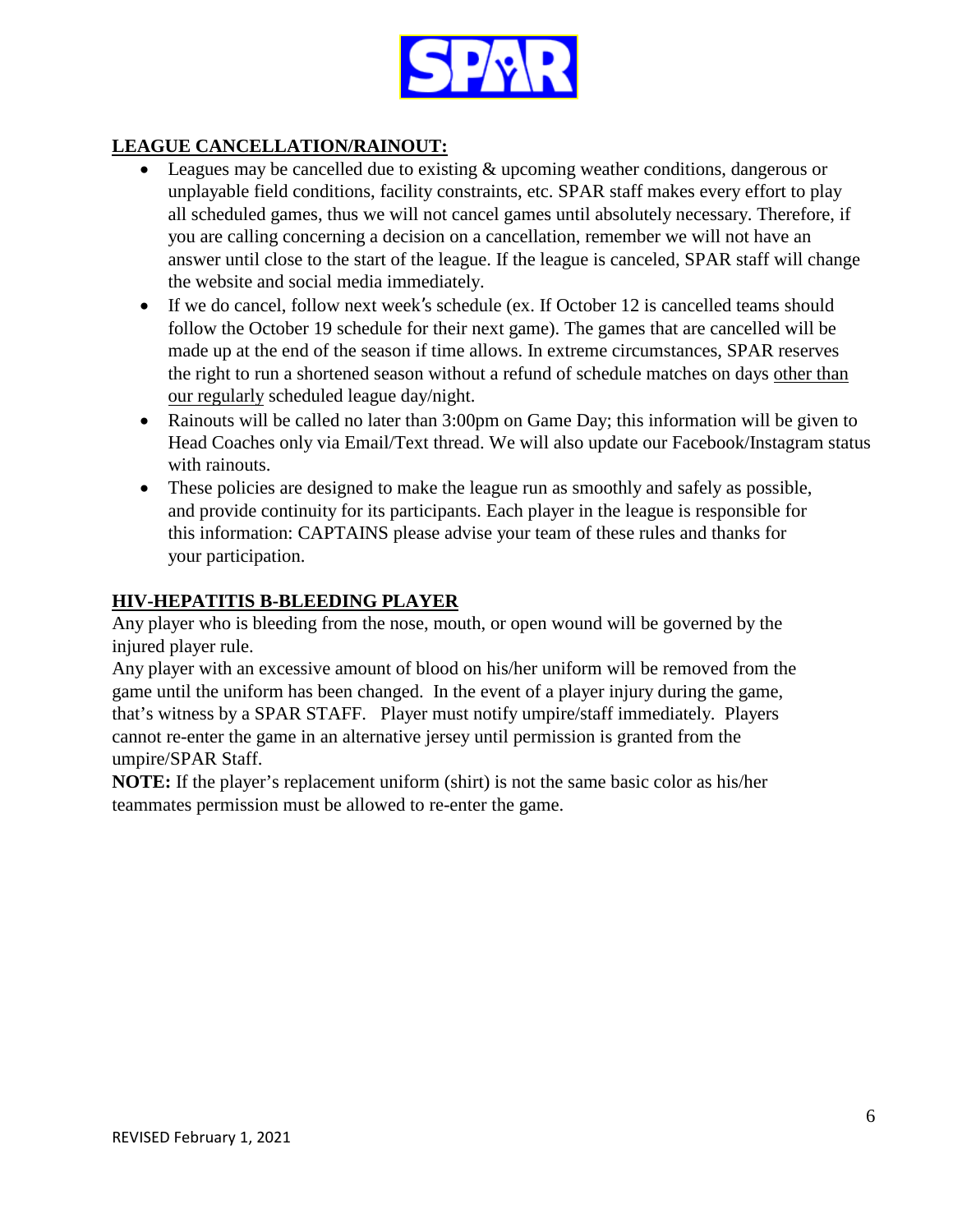

## **PLAYING RULES**

### **PARK RULES:**

- 1. The possession or consumption of any alcoholic beverage on city property is rigorously prohibited. The parking lots are also city property.
- 2. No pets are allowed in any Shreveport City Sports Complex. Please leave your pets at home.
- 3. NO SMOKING or NO VAPING.
- 4. Please see full version of park rules for further information.

## **PLAYER EQUIPMENT:**

- Teams are responsible for supplying their own uniforms. SPAR will allow 1 week of a grace period for everyone to get uniforms (matching shirts). After the 1 week, teams will have to forfeit their games if 2 or more players are out of uniform.
- However, the only requirement is that the shirts be of the same color family and have a 6" number on the back of the shirt.
- No T-shirts with written or taped on numbers will be permitted on the field. Team members should not have identical numbers. Double zero (00) and zero (0) will be allowed. Any other number with a zero in front of it will be considered an identical number. Example: 01 and 1 are identical numbers.
- No metal cleats will be permitted in league play. ATHLETIC SHOES MUST BE WORN. Players will be allowed to use ASA and USSSA legal bats. Only USSSA Bats with thumb print and ASA bats not on the banned list. Any player caught using illegal equipment from the BANNED LIST CERTIFICATION will be governed by the ASA/USSSA RULE BOOK. (PLEASE READ THE RULE BOOK). At any time SPAR Administration rule a bat illegal, it will be banned from use at Cargill.
- First violation the COACH/MANAGER and PLAYER will be ejected from the game and suspended for the next two (2) games.
- $\triangleright$  Second violation the COACH/MANAGER and PLAYER will be suspended from play for the rest of that particular season and the illegal bat will be taken, at the discretion of SPAR Staff.
- It is HIGHLY suggested that pitchers wear a face mask while on the mound.
- All exposed jewelry or items that are judged to be hazardous or potentially dangerous by the umpire may not be worn during the game.

## **GENERAL REGULATIONS:**

- SPAR will use 70' bases with 50' pitching mound.
- SPAR will supply the softball for **EVERY** Softball Season. The fees for the balls are included in the entry fee; so therefore they are your balls. Each team will be responsible for getting balls hit over the fence by their team. **All balls will be approved by the umpire-inchief. All balls will have the SPAR logo on it.**
- Additional softballs can be purchased at the SPAR Athletics office.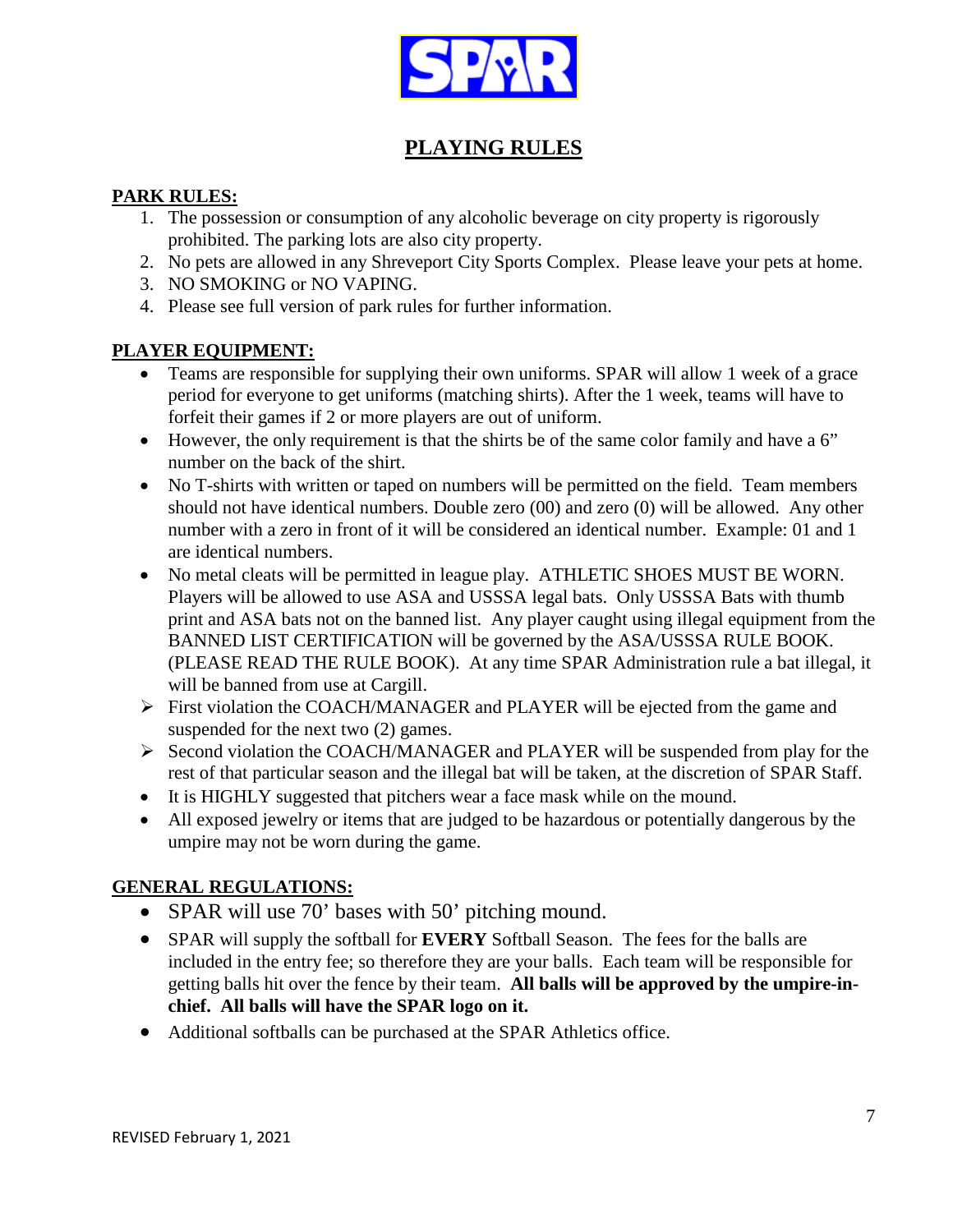

- At least **(10) minutes** prior to the start of any **Shreveport Public Assembly and Recreation (SPAR) league softball game** the starting line-ups must be returned **to the game scorekeeper**. The player's first name, last name and uniform number must be listed. **Nicknames are not to be used.** The Home Team will occupy the 3<sup>rd</sup> base dugout and the Visitors will occupy the  $1<sup>st</sup>$  base dugout.
- League games shall be played by SPAR modified rules along with the USSSA, United States Specialty Sports Association rules.
- A REGULATION GAME shall have a one (1) hour time limit with no new innings starting after fifty (50) minutes, unless the run rule is in effect.
- (Note: Due to differing circumstances in each and every game, some games may finish short of 55 minutes in length. Please respect the official's call in this matter. He/She must keep all games on time in fairness to teams playing later hours and due to facility permit restrictions.)
- There will be a ten  $(10)$  runs ahead rule after five  $(5)$  innings
- A fifteen  $(15)$  runs ahead will be in effect after three  $(3)$  innings
- Teams can start a game with as few as eight players and may bat up to 12 players. If ten (10) players are available ten (10) players must start; only ten (10) play in the field.
- A TEAM shall consist of at least ten players, whose positions shall be designated as: (1) pitcher, (2) catcher, (3) first basemen, (4) second basemen, (5) third basemen, (6) shortstop, (7) left fielder, (8) center fielder, (9) right fielder, (10) short fielder (usually left center) and may have (11 or 12) additional hitters.
- Batters will start with a one ball and one strike count.
- A game that is TIED at the end of seven innings, or one (1) hour, shall be continued by playing additional innings until one team has scored more runs than the other at the end of a completed inning or the team second at bat scores more runs in their half of the uncompleted extra inning.
- The umpire is empowered to call a game at any time because of rain, darkness or for any other cause which puts the umpire, players or the patrons in danger.
- A game called by the umpire, during regular season play, may be regulation if four or more innings have been played or if the team second at bat has scored as many or more runs during the uncompleted fourth inning.

### **PITCHING:**

- It is HIGHLY suggested that pitchers wear a face mask while on the mound.
- The pitcher shall take a position with his/her pivot foot firmly on the ground and in contact with the pitching plate or pitching area. The pivot foot must be in contact with the pitcher's plate or pitching area when the pitched ball is released.
- PITCHER'S LEGAL MOTIONS ALLOWED IN ACTUAL DELIVERY OF THE PITCH.; after assuming the pitching position on the pitcher's plate or in the pitching area, the pitcher must present the ball in FRONT OF THEIR BODY (for at least one second) in either one or both hands before starting the delivery motions.
- Note: All pitching rules that apply to the pitcher's actions before and during the release of the pitch along with the restrictions on height, speed, etc., shall remain the same.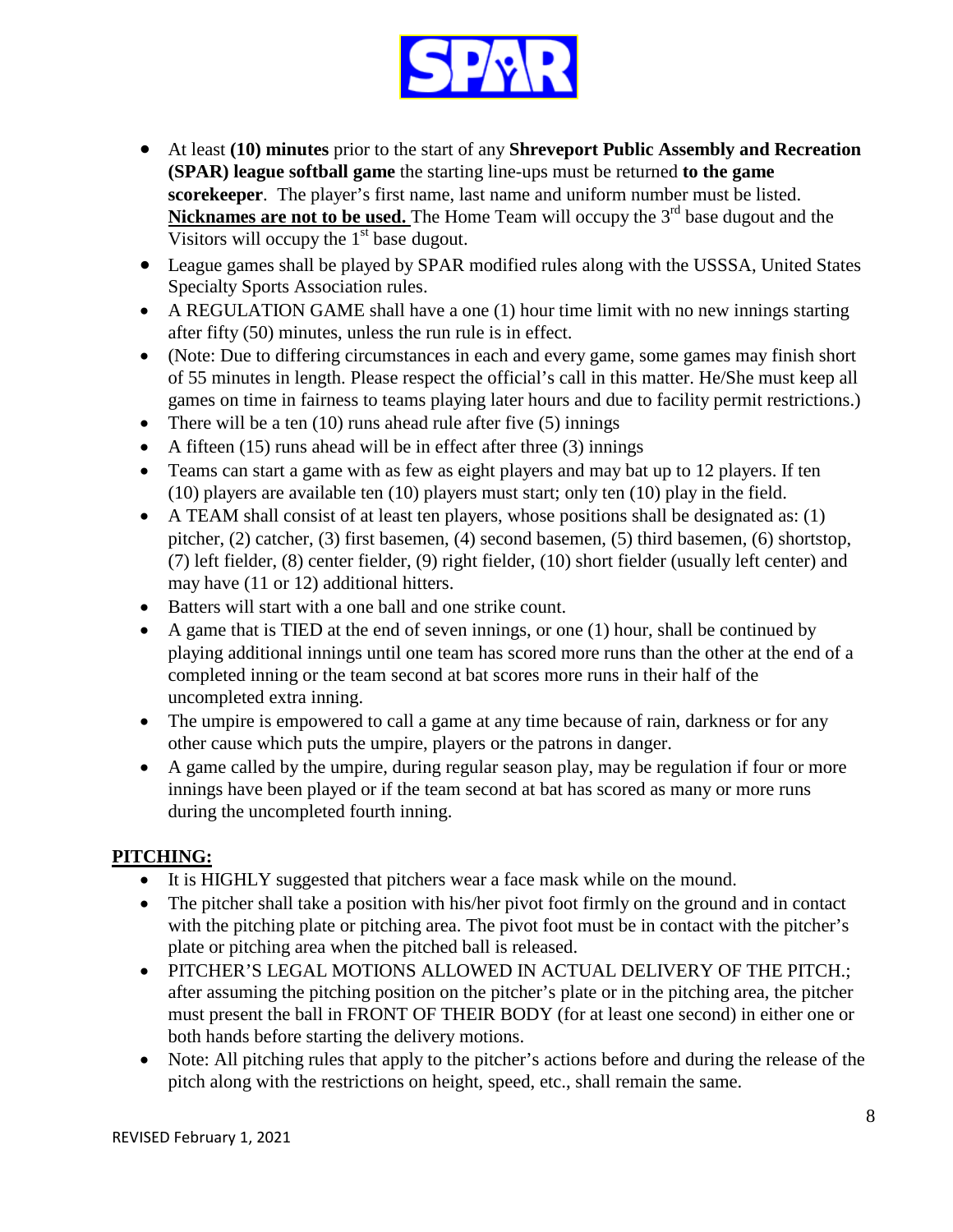

- Once the pitcher begins his delivery motions; the umpire shall not give a call or signal for "time" unless something unusual occurs.
- Pitcher must face home plate on delivery of pitch.
- The ball must be pitched in a definite underhanded motion at slow speed.
- The pitched ball must arc at least 3 feet after leaving the pitcher's hand and before it passes any part of home plate and shall not rise higher than 10 feet above the ground.
- A FAIRLY DELIVERED PITCHED BALL includes all pitches that the pitcher delivers in accordance with the above provisions of the pitching rule.

### **BATTING:**

- THE BATTING ORDER of each team must be listed and delivered to the OFFICIAL SCOREKEEPER, by the MANAGER or team representative. The lineups are considered official once the umpire puts the ball in play to begin the game.
- The batting order thus submitted must be followed throughout the game, unless a substitute replaces a player. When this occurs, the substitute must take the turn in the regular order at bat of the player he replaces.
- The first batter in each following inning shall be the batter whose name follows that of the player who last completed a turn at bat in the preceding inning.
- When a third out of an inning is made before the batter can complete his turn at bat, the same batter will be the first batter in the next inning and all previous called balls and strikes will be canceled.
- Batting out of order is an appeal play by the defense.
	- o THE BATTER IS OUT IF:
	- o He/she bunts
	- o He/she has a third strike. \*Note: The batter is out on 3 strikes and walks on 4 balls. \*
	- o He/she steps across the plate with the pitcher in pitching position.
	- o He/she intentionally interferes with the catcher attempting a play.
	- o He/she hits a fly ball that is legally caught.
	- o He/she hits an infield fly, with runners on first and second, or on first, second and third bases with less than two out.
- A FAIR BATTED BALL is a legally batted ball that is immediately in play.
- A fair or foul ball shall be judged according to the position of the ball, relative to FOUL LINES including the FOUL POLE, and not whether the fielder is on or over the fair or foul territory at the time the ball is first touched.
- A FOUL BALL is a legally batted ball which does not conform to the provisions or rules that would cause it to be a fair ball.
- A foul ball is a strike unless the batter already has two strikes.
- A foul ball not caught is a dead ball, and the runners must return to their bases.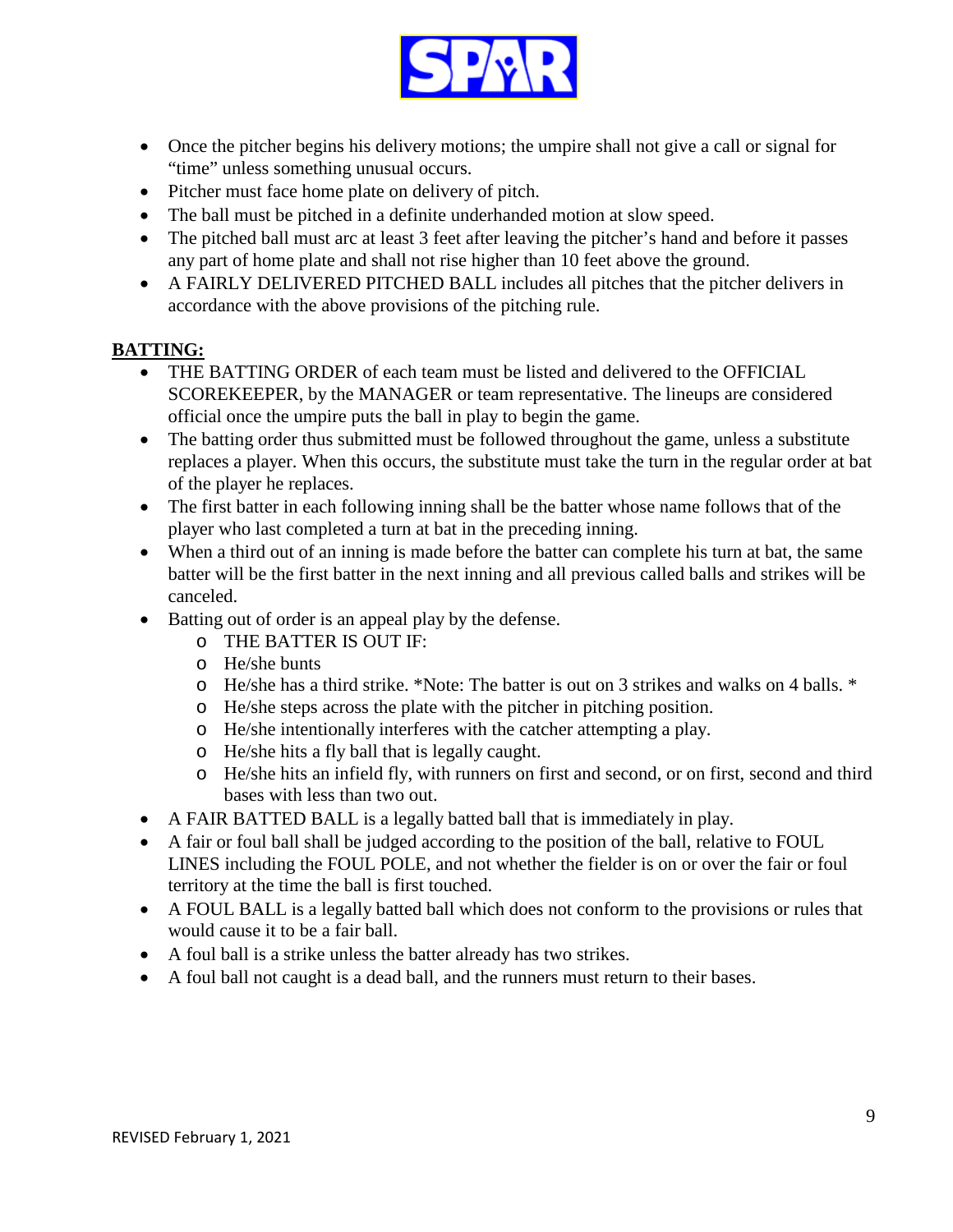

### **BASERUNNING:**

- THE BATTER BECOMES A BATTER-RUNNER INSTANTLY WHEN HE HITS A FAIR BALL.
- A base runner can only acquire the right to an advanced base by touching it before having been put out and shall be entitled to hold such base until he touches the next base legally or if forced to leave the base because the batter becomes a base runner and thus forces him to leave his base.
- A base runner while advancing or returning must touch each base in legal order; first second, third and home base.
- The batter is awarded first base when three balls are called by the umpire, when the pitcher tells the umpire to intentionally walk a batter, if the catcher or other fielder obstructs or prevents them from striking at a pitched ball.
- When a batter is obstructed, the batter is awarded first base because of the obstruction, EXCEPT that if the batter succeeds in hitting the pitch and reaches first safely and no preceding runner is put out before advancing at least one advanced base, the obstruction should not be called or enforced. If the obstruction is not enforced, the ball remains live and in play.
- A base runner is out when he/she is hit by his own batted ball in fair territory, after leaving batter's box, when a fly ball is legally caught, with the fielder's feet within the established boundaries of the field, when he/she interferes with a fielder attempting to field a batted ball or intentionally interferes with a thrown ball. If this interference in the judgment of the umpire is an obvious attempt to prevent a double play, the base runner closest to home plate shall also be called out.

## **LIVE BALL:**

The ball is live and in play:

- When the pitcher has the ball in his/her possession at the pitcher's plate or in the pitching area.
- When the pitcher delivers the pitch toward home plate.
- When the batter hits the pitched ball legally.
- When there is a play resulting from a legally batted ball.
- When a fly ball is legally caught (unless it is the first foul caught after one strike.)
- Always during the enforcement of the infield fly rule.
- Whenever the ball is not DEAD

### **DEAD BALL:**

- When no pitch is declared.
- When an illegal pitcher's action is declared.
- When a base runner is called out for leaving a base too soon on a pitched ball.
- After each pitched ball and strike not batted.
- When a pitched ball touches any part of a batter's person.
- When a batter bats illegally or hits the ball with an illegal or altered bat.
- When the batter is hit by his/her own-batted ball, either fair or foul.
- When a foul ball is not caught in the air.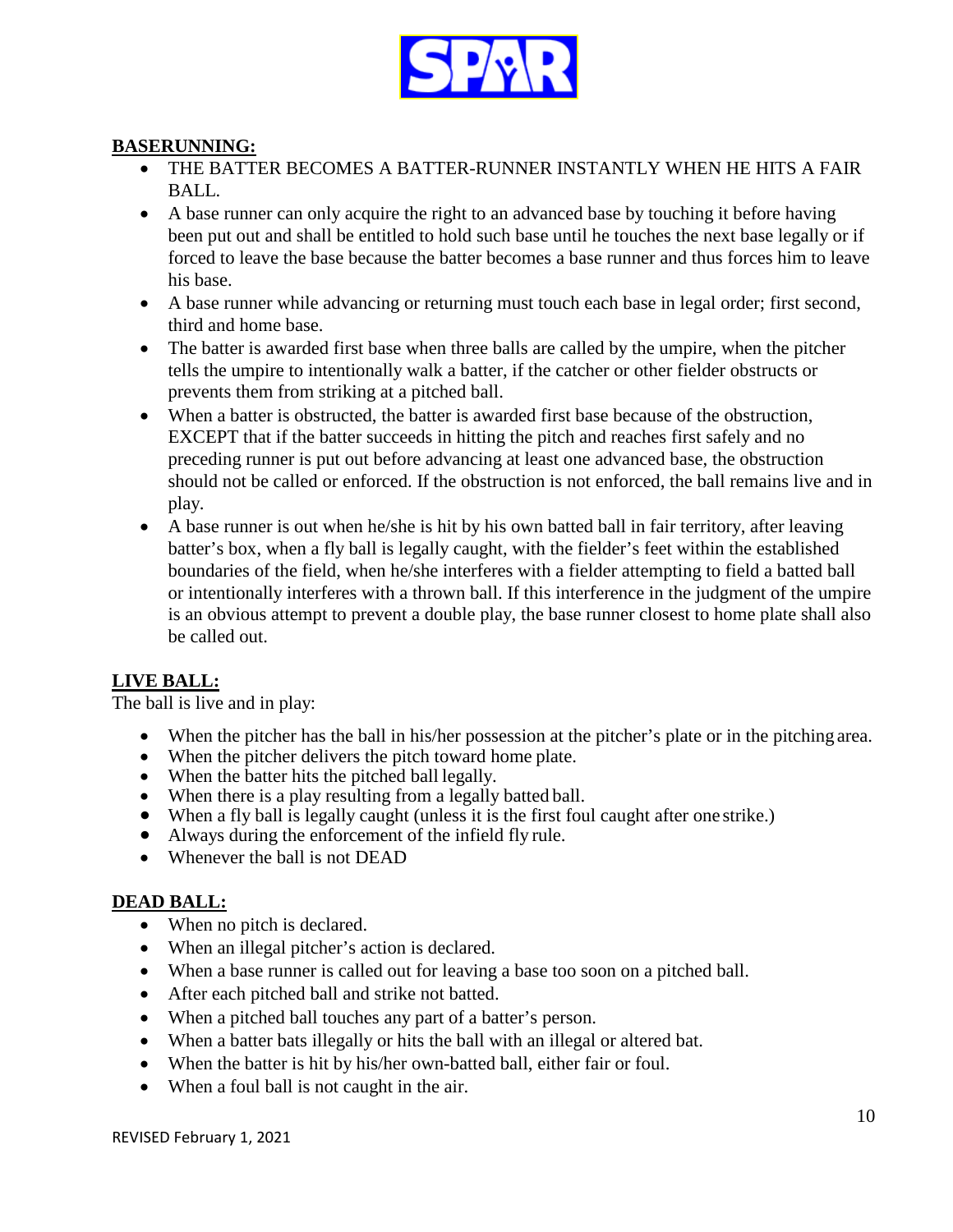

- When a batter steps completely across the plate, with the pitcher on the pitcher's plate or in the pitching area.
- When the batter hits a first foul after one strike.
- When the ball gets outside the established limits of the playing field.
- When "TIME" is called for any reason by the umpire.
- When there is obstruction on the batter, which is enforced

### **COURTESY RUNNER:**

- Any eligible player on the official line-up including available substitutes may be used as a Courtesy Runner.
- Only one (1) Courtesy Runner may be used per inning.
- Above all, do NOT CONFUSE THE COURTESY RUNNER with the SUBSTITUTION RULE.

## **SOFTBALL TERMINOLOGY:**

- APPEAL PLAY refers to a play in which the umpire cannot make a ruling until a decision is requested by the defensive or offensive team. This appeal must be made before the next legal pitch, intentional walk, and illegal pitcher action or before all fielders have left fair territory.
- BALL refers to a pitch that does not enter the strike zone in flight, nor conforms to the fairly delivered pitch stipulations and is not struck at by the batter.
- BASE refers to one of the four stations, which must be touched by a runner in accordance with the rules that follow, to legally score a run. The term is most often applied to the bags marking the designated spots.
- BASE PATH refers to imaginary line 3 feet to either side of a direct line between two bases. The runner is restricted to the 3 foot line in some cases.
- BASE–RUNNER OR RUNNER is a player of the team at bat who has hit a fair ball or who has been awarded first base for any reason before they are put out.
- BATTED BALL refers to any pitched ball that is hit by the bat or that hits the bat, thus becoming either a fair or foul ball. No intent to hit the ball is necessary.
- BATTER refers to the offensive player who takes a position in the Batter's Box with a 1-1 count. The batter walks on 3 balls and is out on 2 strikes.
- BATTER–RUNNER is the term identifying the offensive player who has just hit a fair ball and applies until he is either put out or until the play on which he became a runner is ended.
- BATTER'S BOX is the area within which the batter takes his position when it is his turn to bat. BATTING ORDER is the official listing of offensive players in the order in which they must bat.
- BENCH OR DUGOUT is the seating facility reserved for team members in uniform when they are not actively engaged in participating in the game.
- BUNT refers to a batted ball that is intentionally met with the bat and tapped slowly.
- CALLED GAME is one that the Umpire-In-Chief terminates play for any reason.
- CATCH (LEGAL) is the act of a fielder getting the ball in flight (refer to: IN FLIGHT) securely in possession in his hand or glove and firmly holding it, provided he does not use his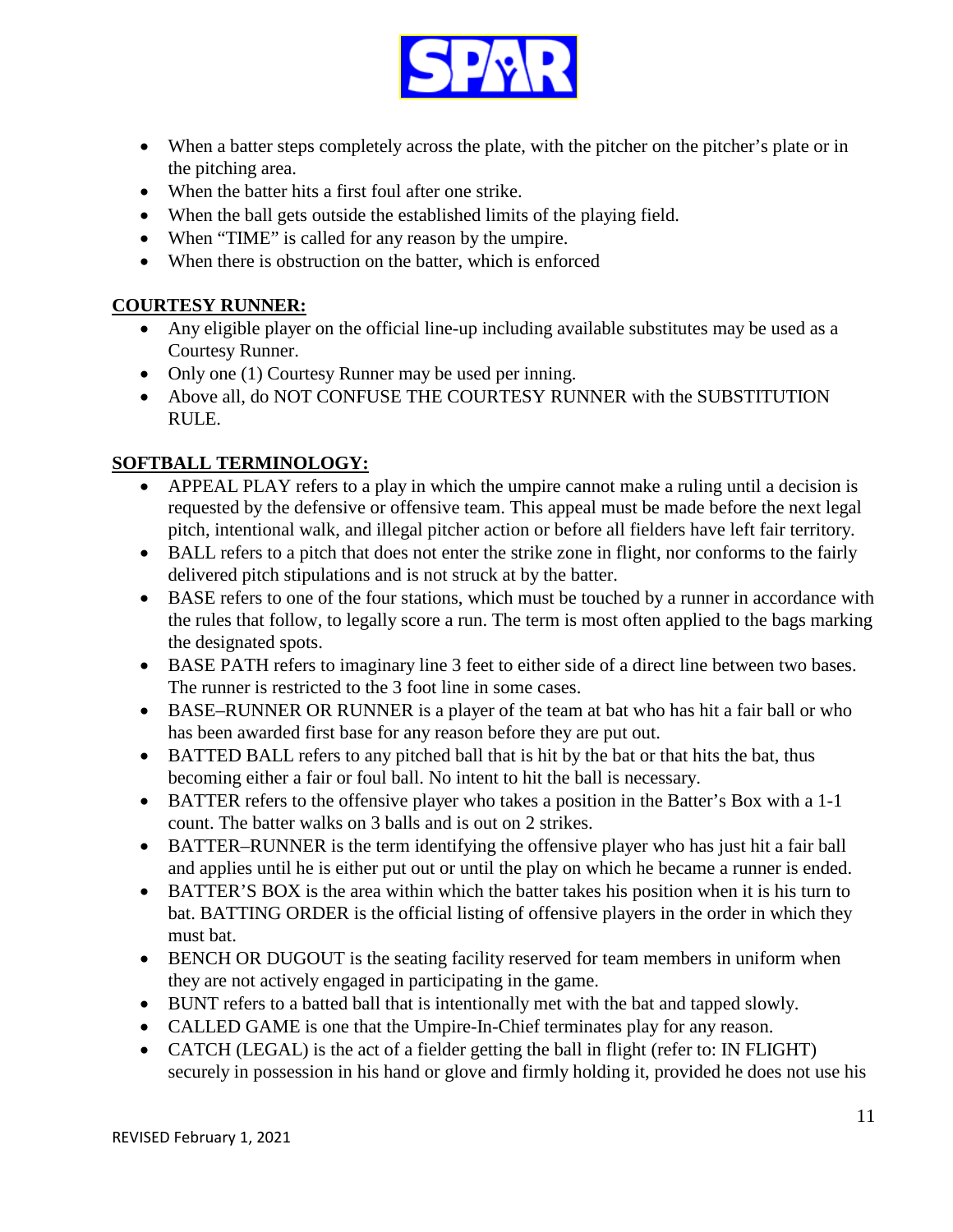

cap, protector, a pocket or other part of his uniform or the glove not in its normal position on the hand to stop or catch the ball. It is not a catch, however, if simultaneously or immediately following his contact with the ball, he collides with a wall, a fence, another person or if he falls down and, as a result of any such collision, drops the ball. To establish the validity of the catch, the fielder shall hold the ball long enough, so the umpire is convinced he had complete control of the ball and any release of the ball by him was voluntary and intentional. Dropping the ball while attempting to throw it shall not invalidate the catch.

- CATCHER refers to the defensive player who takes his position behind home plate.
- CATCHER'S BOX is that area where the catcher must remain while and until a pitched ball has reached or passed home plate or is batted.
- DEAD BALL is any ball not in play or a live ball that becomes dead during play. DEFENSIVE TEAM is the team that is playing defensively in the field.
- DOUBLE PLAY is a continuous play by the defense where two offensive players are legally put out without an intervening play or an error.
- FAIR BALL is a batted ball that settles on fair territory between home plate and first base, or home plate and third base, or that is over fair territory, including any part of first or third bases when bounding to the outfield, or that first touches any base, other than home plate, or that first touches a player or umpire over fair territory, or which first touches the ground or an object in fair territory, or over fair territory, beyond first and third bases, or that while over and above fair territory passes out of the playing field, that is, over and beyond the outside fence.
- FAIR TERRITORY is that part of the playing area within and including the first and third base foul lines, from the home plate to the bottom of the extreme playing area fence and then extending perpendicularly upward.
- FAKE TAG is making the motions of a tag without the ball. This may be considered obstruction and the offender may be ejected.
- FIELDER refers to any player of the defensive team playing in the field.
- FLY BALL refers to any ball batted into the air and before it strikes some object other than a fielder.
- FORCE OUT refers to when a runner is tagged by a fielder with the ball (while on or off a base) or a fielder holds the ball on the base to which a runner is forced to advance before the runner can reach that base and before any succeeding runner is put out.
- FOUL BALL is any batted ball that stops or settles in foul territory without first being touched in fair territory, or which is first touched in foul territory, or that first touches some out of play object or area in foul territory, or that first touches foul ground beyond first and third base, or which does not conform to the requirements that would make it a fair ball. NOTE: An untouched batted ball that strikes the pitcher's plate and rebounds into foul territory where it is touched, or stops is a foul ball.
- FOUL TIP is a batted ball that goes directly from the bat not higher than the batter's head, to the catcher's hands and is legally caught. First contact from bat must be the catcher's hands.
- HOME TEAM is the team on whose grounds the game is being played; or, if the game is scheduled on neutral grounds, it is decided by scheduling. Home team bats in the last half of the innings.
- ILLEGAL BAT refers to one that does not meet the requirement/specifications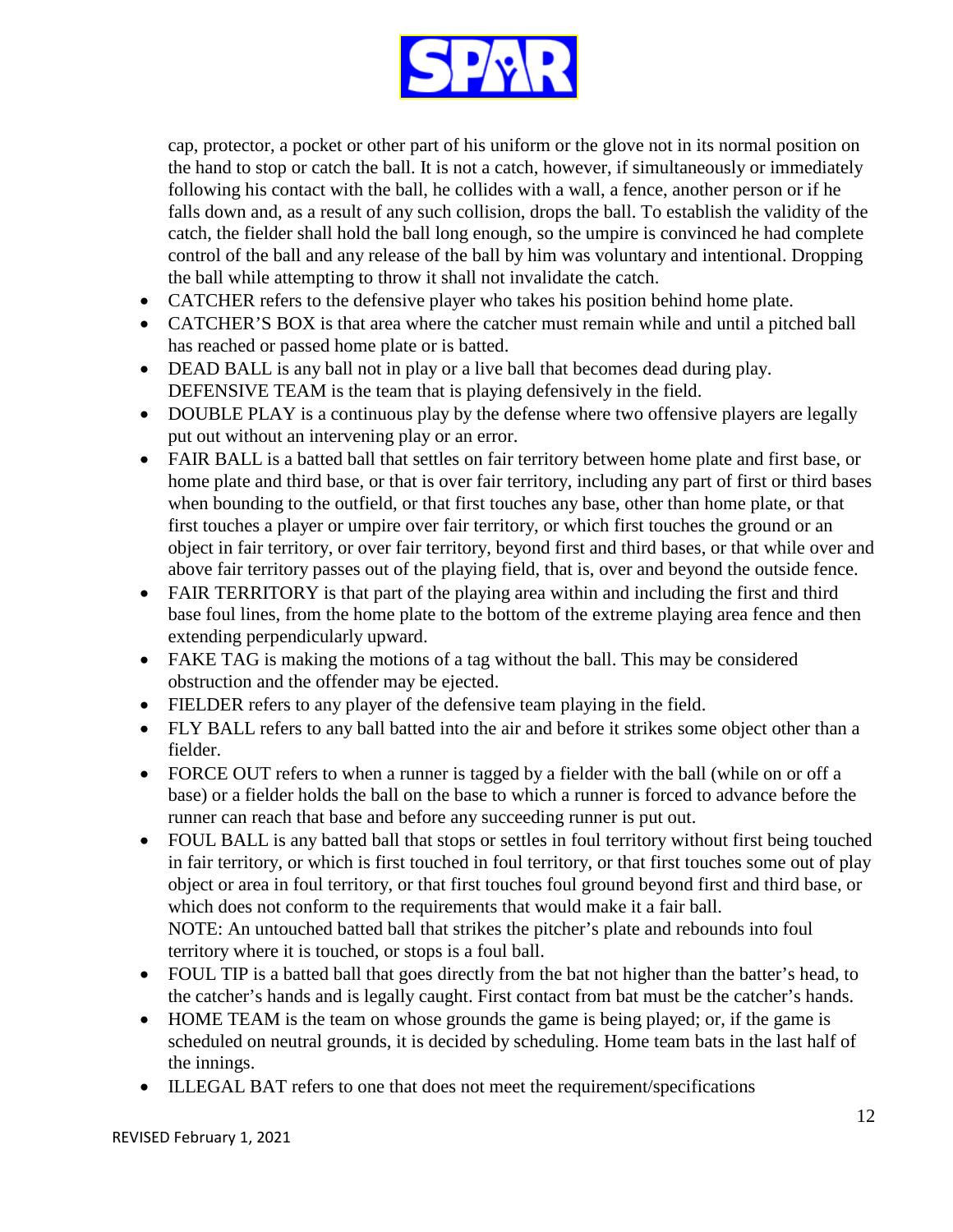

- ILLEGALLY CAUGHT BALL occurs when a fielder catches a batted or thrown ball with a glove, a mask, a cap or with any part of his clothing detached from the proper position on the fielder's body.
- IN FLIGHT describes any batted ball, a thrown or pitched ball, which has not yet touched the ground or some object other than a fielder..
- INFIELD is that portion of the field within the baselines and includes the areas of the field normally covered by infielders in defensive positions.
- INFIELD FLY is a fair batted ball (not a line drive) that can be caught in flight by an infielder with ordinary effort. Any defensive player may catch the ball in the infield area.
- INNING is that portion of a game within which teams alternate on defense and offense and each team is allowed three outs during its time at bat.
- INTERFERENCE is an act where players or others interfere with a player's opportunities. There are three types of interference:
- Offensive interference When a player interferes with or impedes or confuses a defensive player while he is attempting to make a play. This can occur by either physical or vocal actions.
- Spectator interference Occurs when a person not engaged in the game touches a live batted or thrown ball which could prevent a blocked ball to occur or when a person not engaged in the game physically interferes with a player's opportunities.
- Umpire interference Occurs when a fair-batted ball strikes the umpire on fair ground before passing a fielder other than the pitcher.
- LINE DRIVE is a fly ball that is batted sharply and directly into the playing field. NOTE:A line drive should never be considered an infield fly.
- LIVE BALL occurs when the umpire signals play ball. The ball remains live until the ball becomes dead for any reason as stated in these rules.
- MANAGER refers to a person appointed by the team to be responsible for the team's actions on the field. Also, the manager represents the team when communicating with the umpire and the opposing team. A player may be designated as a manager.
- OBSTRUCTION the act of a fielder while not in possession of the ball, or not in the act of fielding a batted ball or taking a proper position to receive a thrown ball (thrown ball must already be in flight) which impedes the progress of a runner who is legally running the bases.
- Obstruction is the act of a fielder which impedes the batter from striking at a pitched ball. The obstruction does not have to be intentional and may be vocal.
- OFFENSIVE TEAM refers to a team during its half inning while it is at bat.
- OUT refers to one of the three requirements of an offensive team each inning.
- OUTFIELD is that portion of the field beyond the lines of the infield and extending to the extremities of the playing field. This usually refers to the area between and including the foul lines.
- OUTFIELDER refers to the defensive player occupying a position in the outfield, which is the most distant from the home plate.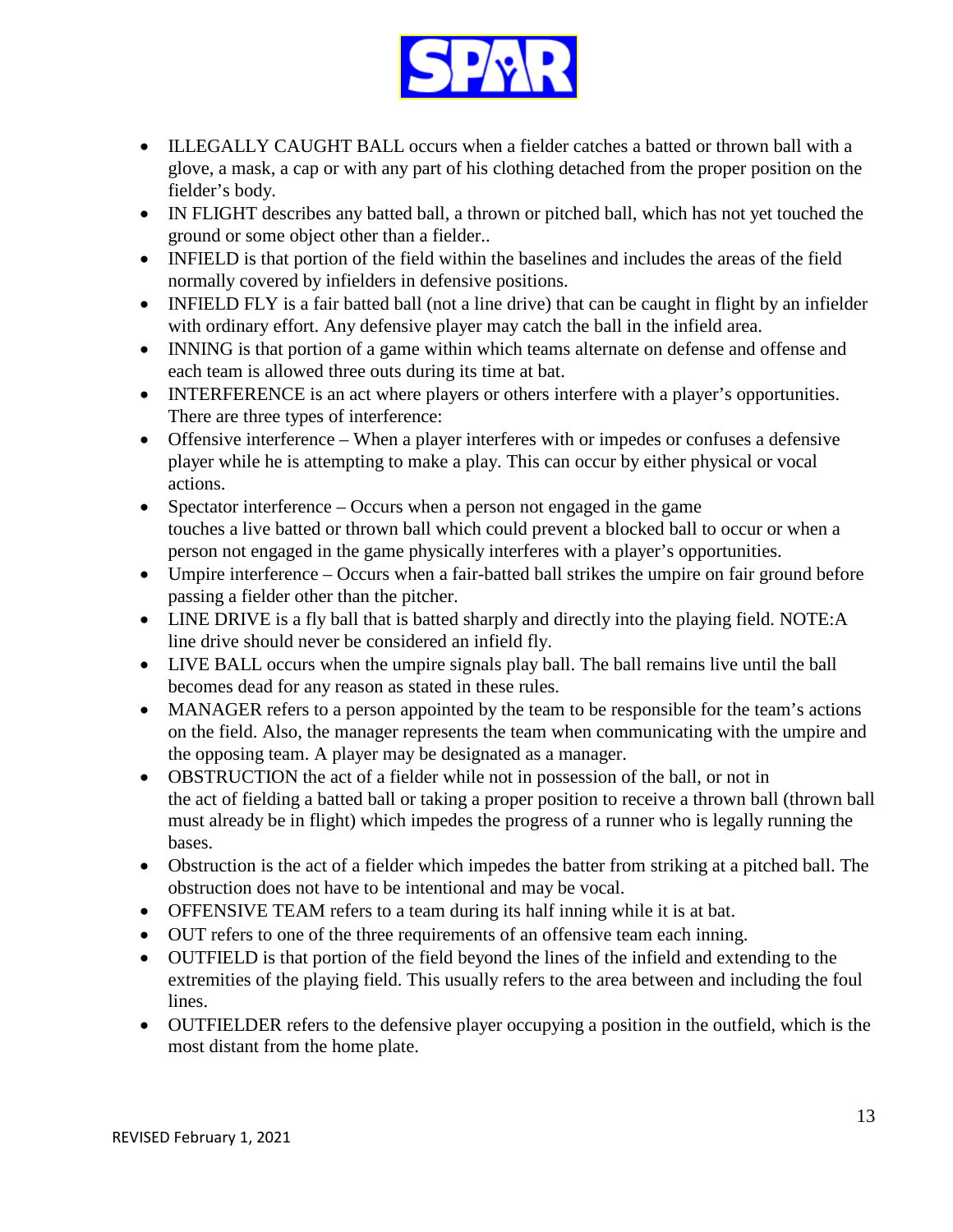

- OVERTHROW is a ball thrown from one fielder toward another and which, for any reason, goes into foul territory and stays within the boundaries of the playing field. This ball always remains live unless it becomes a blocked ball.
- PENALTY is the application of the rules following an illegal act or violation.
- PERSON refers to an umpire or player. This includes all of his body, his clothing or his equipment. PITCH refers to any delivery of the ball to the batter by the pitcher.
- PITCHER is the fielder designated to deliver the pitch to the batter.
- PITCHER / INFIELDER The pitcher becomes an infielder when, after releasing the pitch to the batter, he has a reasonable opportunity to field a batted ball.
- PITCHING AREA is the area the width of the pitcher's plate (24 inches) up to six (6) feet behind the pitcher's plate.
- PIVOT FOOT is the foot, when placed on the pitcher's plate or pitching area by the pitcher that must be in contact with the pitcher's plate or pitching area when the pitched ball is released.
- PLAY OR PLAY BALL is the term used by the umpire to indicate that play shall begin or continue after a dead ball interval.
- QUICK RETURN PITCH is a pitch made by a pitcher with the obvious attempt to catch the batter off guard and balance. This could be when the batter first takes his position in the batter's box and before he is ready, or when the batter is still off balance from the previous pitch.
- STRIKE ZONE is that space directly above home plate that is not higher than the batter's highest shoulder, nor lower than the bottom of the batter's front knee, when the batter assumes his natural batting stance adjacent to home plate. Any part of the pitched ball that passes through this zone is a strike.
- SUSPENDED GAME is a game called before being completed which is to be completed at a later date and time.
- TAG is the action of a fielder touching a base with any part of his body while holding the ball firmly and securely in his hand or glove. Also, tag refers to touching the runner with the ball, or with the glove holding the ball, while continuously holding the ball firmly and securely during and immediately following the tag.
- THROW refers to the act of propelling the ball with the hand or arm toward a given objective and is always distinguished from the pitch.
- TIME is the announcement by the umpire of a legal interruption of play, during which interval the ball becomes and remains dead until legally put back into play.
- TOUCH refers to touching an umpire or player or person. This includes any part of his body, his clothing or his equipment.
- TEAM REPRESENTATIVE is any person affiliated with the offensive or defensive team, including sponsors, managers, coaches and players in a game.
- TRIPLE PLAY refers to any continuous play made by the defense in which three runners are put out, if there is no error made between the outs.